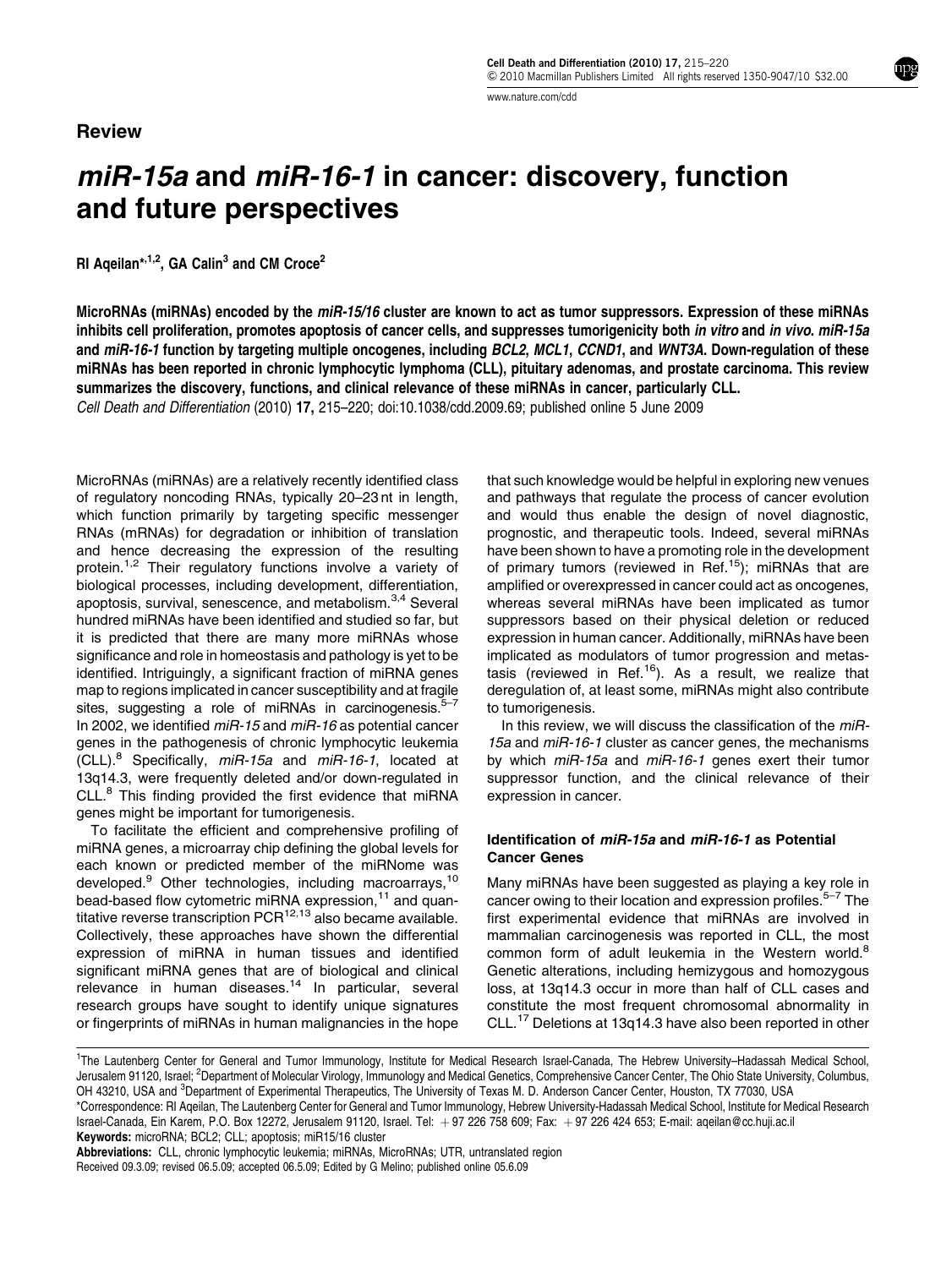malignancies, such as multiple myeloma, mantle cell lymphoma, and prostate carcinoma.[18](#page-5-0) Together, these observations and others suggested that the13q14.3 genomic region harbors one or more tumor suppressor genes that are involved in the pathogenesis of some malignancies. Nonetheless, the identification of cancer genes involved in the 13q14.3 deletions in CLL failed, despite the extensive effort of several research groups. A region of more than 1.0 Mb has been fully sequenced and characterized in detail and identified several genes (Figure 1), but none of them were found to be involved in the initiation or progression of CLL or [other](#page-5-0) [human](#page-5-0) [tumors.](#page-5-0)<sup>19</sup> These findings led to the hypothesis that 13q14.3 is dispensable for CLL development and that deletions at this region do not confer any selective advantage to the malignant cells. Another possibility would be that haploinsufficiency itself predisposes to CLL.<sup>[20](#page-5-0)</sup> Alternatively, unknown genes, such as those spanning large genomic regions with huge introns or, possibly, extremely small genes perhaps not detected by classic cloning methods, might reside in this region and be the real target of genomic alteration.

To pursue this latter hypothesis and to identify putative tumor suppressor genes at 13q14.3, we completely sequenced and characterized a segment of 790 kb spanning the minimal region of loss. $21$  and we also generated somatic cell hybrids between mouse  $LM$ -TK $^-$  and CLL cells carrying

13q14.3 translocations and/or deletions.<sup>[8](#page-5-0)</sup> Subsequent analysis of an  $\sim$  30-kb deletion in one case of CLL associated with retinoblastoma (RB) and the chromosomal breakpoint translocation t(2:13)(q32;q14) in a different patient led to the identification of the critical region that contained two tightly linked miRNAs, miR-15a and miR-16-1 (Figure 1), involved in tumor suppression in CLL. Northern blotting and microarray analyses have shown that the miR-15a and miR-16-1 genes are ubiquitously and highly expressed in normal  $CD5^+$ lymphocytes,<sup>8</sup> the cells from which CLL originates. These data suggested that these genes might play an important role in normal  $CD5<sup>+</sup>$  B-cell homeostasis and that they could be the genomic targets of 13q14.3 in CLL (see below). It is worth noting that a second cluster including miR-15b/miR-16-2 is located on chromosome 3, though these genes are expressed at a much lower level in B cells and in CD5/CD19 positive cells as the chromosome 3q26.1 cluster.<sup>[8](#page-5-0)</sup> Further refined quantitative RT-PCR studies should investigate the specific expression of these two similar clusters in various human normal and pathologic states.

The identification of miR-15a and miR-16-1 as candidate cancer genes led to the question of how general the involvement of miRNAs is in human cancer. Numerous studies have used high-throughput microarrays to identify cancer-specific miRNA fingerprints in every type of cancer analyzed, including breast,<sup>[22](#page-5-0)</sup> hepatocellular,<sup>[23,24](#page-5-0)</sup> lung.<sup>25-27</sup>



Figure 1 Schematic diagram showing the 13q14.3 deletions in CLL cells targeting the miR-15a/miR-16-1 cluster. Eleven genes were cloned in the 13q14.3 region (upper panel), inside or very close to the deleted region. The lower panel shows the minimal region of deletion from two CLL patients,<sup>[8](#page-5-0)</sup> identified by cell hybrid experiments and containing the miR-15a/miR-16-1 cluster. The genomic markers and gene orientation are indicated. The gene symbols are as follows: DLEU7 (deleted in lymphocytic leukemia 7), DLEU1 (deleted in lymphocytic leukemia 1), DLEU2 (deleted in lymphocytic leukemia 2), miR-15a and miR-16-1 (microRNA genes 15a and 16-1), KCNRG (potassium channel regulator), DLEU5 (RFP2, ret finger protein 2), CLLD6 (C13orf1, chromosome 13 open reading frame 1), KPNA3 (karyopherin alpha 3, importin alpha 4), ARLTS1 (ARL11, ADP-ribosylation factor–like 11), CLLD7 (RCBTB1, regulator of chromosome condensation [RCC1] and BTB [POZ] domain containing protein 1), NY-REN-34 antigen (PHF11, PHD finger protein 11), and CLLD8 (SETDB2, SET domain, bifurcated 2)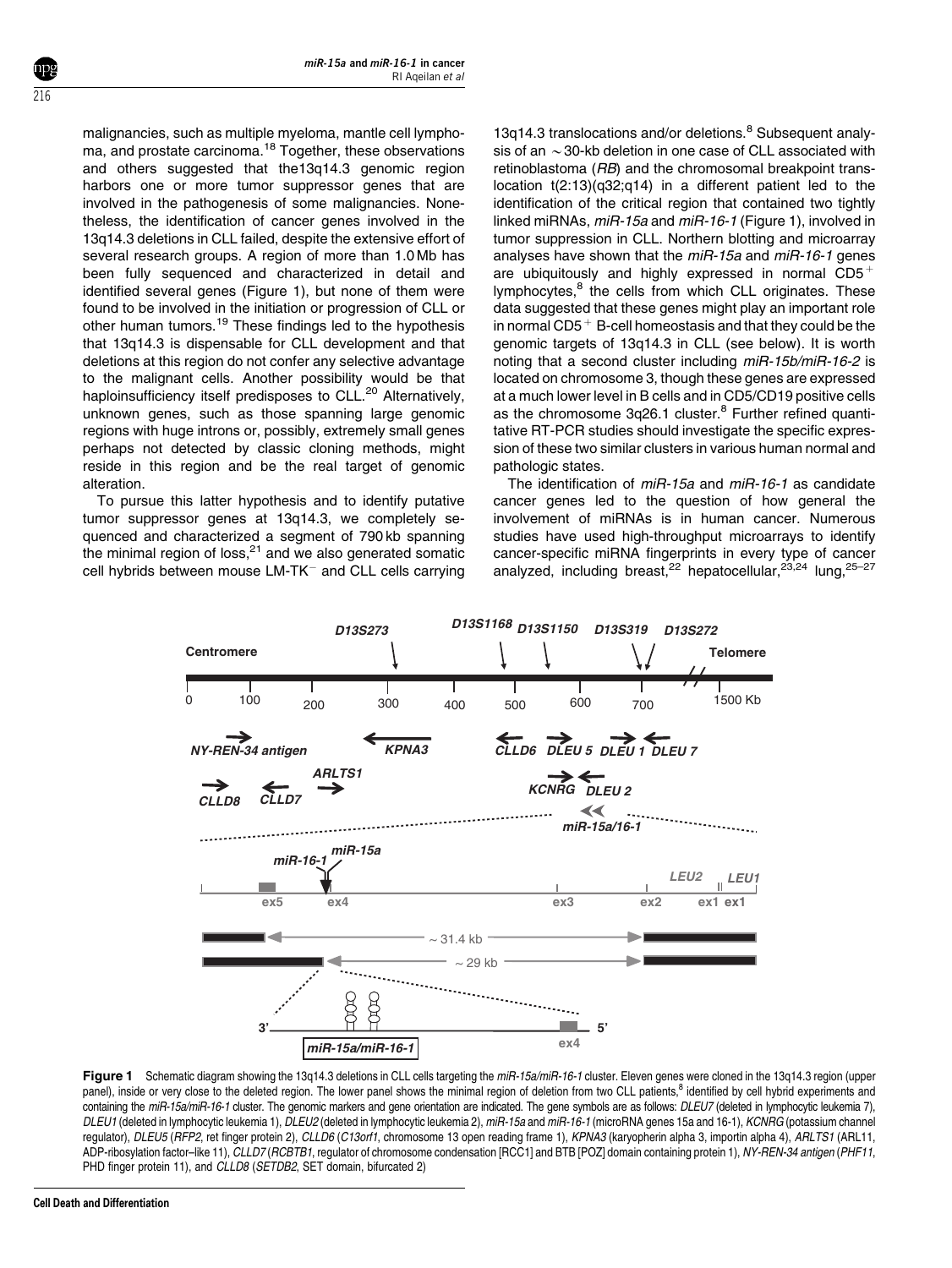colon,<sup>[28,29](#page-5-0)</sup> and gastric<sup>[30](#page-5-0)</sup> carcinomas. These studies clearly showed that the spectrum of miRNAs expressed in malignant cells is significantly different from that in healthy counterpart cells, suggesting that alterations in miRNA genes play a critical role in the pathophysiology of many, and perhaps all, human cancers.

### Deregulation of miR-15a and miR-16-1 in Cancer

The importance of miRNAs in cancer, in general, is highlighted by the observation that half of all miRNA genes are located in cancer-associated genomic regions or fragile sites,<sup>[6,7](#page-5-0)</sup> which are frequently altered in cancer. Global repression of miRNA processing machinery, including the enzymes Drosha, Pasha, and Dicer, promotes cellular transformation in mouse models, implicating the role of mature miRNA genes in cancer-related processes.[31](#page-5-0) Furthermore, large-scale profiling of miRNAs has revealed that miRNA deregulation is a common event in cancer (reviewed in Ref. <sup>[32](#page-5-0)</sup>). Although much is known about the aberrant expression of miRNAs in human cancer, much less is known about the functional relevance of such aberrations.

The mapping of *miR-15a* and *miR-16-1* in a region that is frequently altered in cancer suggested that these two miRNAs could be the target genes of 13q14.3. Several studies of CLL (reviewed in Refs.  $33,34$ ) and solid tumors $35,36$  have shown that miR-15a and miR-16-1 are deleted or downregulated in tumor cells, suggesting that these two miRNA genes could be 'hot spots' in cancer transformation.<sup>[33](#page-5-0)</sup> A recent analysis of miR-15a and miR-16-1 expression in prostate cancer revealed these genes' consistent downregulation in  $\sim$  80% of tumor samples compared with that in healthy tissues.<sup>[35](#page-5-0)</sup> No correlation between loss of the RB gene, which is located in the vicinity, and deregulation of miR-15a and miR-16-1 has been reported, indicating that the loss of miR-15a and miR-16-1 expression is often independent of the absence of the gene encoding RB. miR-15a and miR-16-1 have been also shown to express at lower levels in pituitary adenomas than in normal pituitary tissue.<sup>36</sup> These data led to the hypothesis that  $miR-15a$  and  $miR-16-1$  function as tumor suppressors and that their inactivation by allelic loss may contribute to tumorigenesis.

Abnormally expressed cancer genes are frequently targets for mutations that can activate or inactivate their function.<sup>[37](#page-5-0)</sup> Therefore, screening of mutations in miRNAs has been a critical step in determining the contribution of this new class of genes to cancer development and in identifying the genetic mechanisms responsible for their deregulation. Given that miR-15a and miR-16-1 have been suggested to act as tumor suppressors, it is possible that genetic mutations could inactivate their expression. Indeed, as we reported in one study, analysis of 75 CLL cases identified germline and somatic mutations in 5 of 42 sequenced miRNAs in 11 of 75 CLL patients, but no such mutations were found in 160 subjects without cancer  $(P<0.0001)$ .<sup>[38](#page-5-0)</sup> Of note, a germline mutation in the pri- miR-16-1 sequence of two CLL patientsa  $C \rightarrow T$  homozygous substitution, 7 bp in the 3' direction after the precursor—have been found.<sup>[38](#page-5-0)</sup> This mutation has been found to reduce the expression of miR-16-1 in vivo, as CLL cells expressing these mutants display reduced expression of

 $miR-16-1$  compared with expression by normal CD5<sup>+</sup> cells. Furthermore, ectopic expression of mutated miR-16-1 in vitro in HEK293 cells revealed reduced expression compared with that of a wild-type construct.<sup>38</sup> Intriguingly, in the New Zealand Black mouse, which is characterized by spontaneously occurring late-onset CLL, Raveche et al.<sup>[39](#page-5-0)</sup> described a point mutation in  $3'$  DNA adjacent to the  $miR-16-1$  region. This particular mutation resulted in the down-regulation of miR-16-1 expression in this CLL-prone mouse model, further indicating the tumor suppressor function of  $miR-16-1$  in CLL. These observations indicate that mutations in the miR-16-1 gene could be responsible, at least in part, for its altered expression. Other mechanisms, including loss of heterozygosity, epigenetic regulation, and defects in the miRNA biogenesis machinery, could also contribute to the deregulation in miRNA expression.<sup>[40](#page-5-0)</sup>

Given that CLL is a disease with a frequent familial association (10–20% of patients who have at least one firstdegree relative with CLL) and that other cancers also occur frequently in persons with CLL, $41$  miRNA mutations may be a predisposing factor for cancers associated with CLL. In fact, one of the CLL patients harboring the germline  $C \rightarrow T$  miR-16-1 germline mutation not only had been diagnosed earlier with breast cancer but also her mother died of CLL and her sister of breast cancer.<sup>[38](#page-5-0)</sup> Altogether, these findings may suggest that the miR-15a and miR-16-1 sequence could be a target of inactivation by point mutations that contribute to the initiation and/or progression of cancer.

#### miR-15a and miR-16-1 Function in Cancer Cells

miRNA profiling was instrumental in identifying the differential expression of these genes both in homeostasis and carcino-genesis.<sup>[32](#page-5-0)</sup> These profiling efforts led to the identification of miRNA oncogenes (oncomirs), referring to elevated levels of miRNAs in human tumor cells compared with normal cells. Oncomirs target the 3' untranslated region (UTR), the 5' UTR, or the coding sequence of mRNA of tumor suppressor genes and thus contribute to their down-regulation. On the other hand, up-regulation of oncogenes could be due to loss or reduced expression of miRNAs that function as tumor suppressors.<sup>[42](#page-5-0)</sup> After we found that miR-15a and miR-16-1 expression is lost or down-regulated in CLL cells, we hypothesized that these two genes may target the expression of a known oncogene or survival factor that is essential for CLL development.

Using bioinformatics tools, we found that the miR-15a and miR-16-1 sequences and the BCL2 mRNA sequence share a complementary homology, which suggests that the Bcl2 oncoprotein may be a target of posttranscriptional repression by miR-15a and miR-16-1 tumor suppressors.<sup>[43](#page-5-0)</sup> Bcl2 is a central player in the genetic program of eukaryotic cells, favoring survival by inhibiting cell death.<sup>[44](#page-5-0)</sup> Overexpression of the Bcl2 protein has been reported in many types of human cancers, including leukemias, lymphomas, and carcinomas.[45](#page-5-0) In follicular lymphomas and in a fraction of diffuse B-cell lymphomas, the mechanism of BCL2 activation has been found to be the translocation t(14;18)(q32;q21), which places the BCL2 gene under the control of immunoglobulin heavychain enhancers, resulting in deregulated expression of the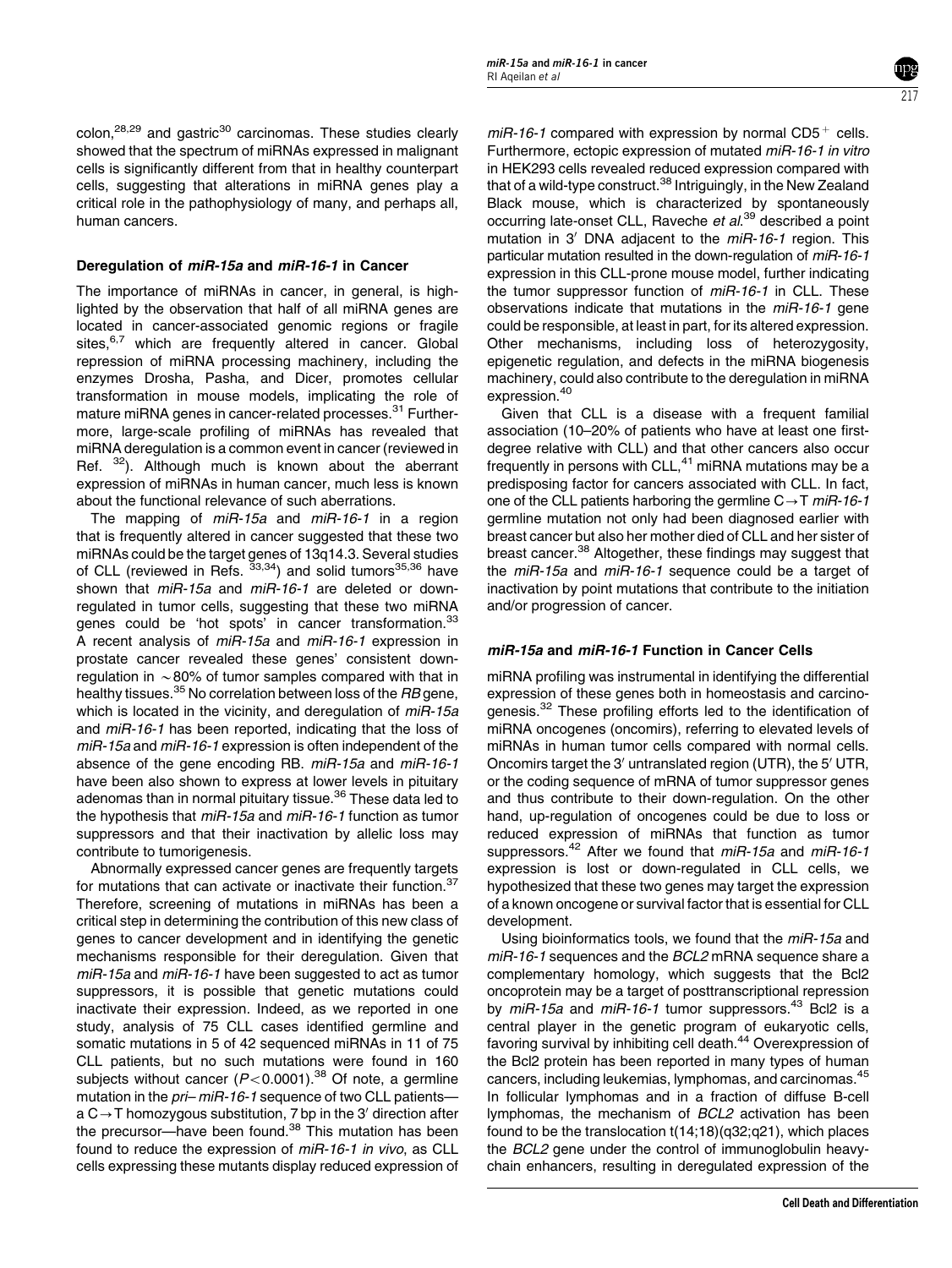gene.<sup>46,47</sup> B cell-CLL overexpress Bcl-2<sup>[48](#page-5-0)</sup>; however, with the exception of the fewer than 5% of cases in which BCL2 is juxtaposed to immunoglobulin loci,<sup>[49](#page-5-0)</sup> no mechanism has been discovered to explain BCL2 deregulation in CLL.

That the BCL2 gene is overexpressed in 65–70% of B cell-CLLs, and that deletions or down-regulation of the miR-15a and miR-16-1 cluster have been reported in the same proportion of CLL samples led us to hypothesize that miR-15a and miR-16-1 could be responsible for the increased levels of Bcl2 in CLL.<sup>[43](#page-5-0)</sup> Indeed, our data showed that miR-15a and miR-16-1 expression are inversely correlated with Bcl2 expression in CLL samples and that both miRNAs negatively regulate Bcl2 at a posttranscriptional level. Bcl2 repression by these miRNAs induced apoptosis in a leukemic cell line model. In MEG-01 cells transfected with the wild-type miR-15/ 16, we observed an increased rate of apoptosis mediated by cleavage of pro-caspase 9 and of poly (ADP-ribose) polymerase, indicating that the reduction in Bcl2 protein levels caused by miRNAs is sufficient to initiate the apoptotic process.[43](#page-5-0) Given that Bcl2 is overexpressed in the majority of CLL malignant lymphocytes and no genetic alteration can explain this aberrancy, control of Bcl2 expression by the miR-15/16 cluster can be considered as one of the main molecular mechanisms of this aberration.

To further shed light on the tumor suppressor action of  $miR$ -15a and miR-16-1 cluster, we analyzed the effects of both miRNAs on transcriptome and proteome in CLL cells.<sup>[50](#page-5-0)</sup> Ectopic expression of miR-15a and miR-16-1 led to the upregulation of 265 genes and down-regulation of 3307 genes, among which the MCL1 anti-apoptotic gene and others are predicted targets of miR-15 and miR-16 (Table 1). Of note,  $\sim$  20% of the down-regulated genes had AU-rich elements (AREs), which could further support the finding that AREmediated instability is implicated in the regulation of gene expression by *miR-16-1.*<sup>[51](#page-5-0)</sup> Analysis of the proteomic changes

after overexpression of miR-15a and miR-16-1 cluster revealed 27 different proteins that exhibited at least four-fold change with respect to the control group. Intriguingly, the proteins Bcl2 and Wilms tumor 1, a confirmed and predicted target, respectively, were among the proteins with prominent changes. Other proteins found are involved in cell growth, the cell-cycle, oncogenesis, tumor suppression, and anti-apoptosis.<sup>[51](#page-5-0)</sup> These observations clearly support the fact that a single miRNA, for example, miR-15a or miR-16-1, can have far-reaching effects on the overall function of the cell.

The tumor suppressor function of miR-15a/16-1 has also been addressed in vivo. In immunocompromised nude mice, ectopic expression of miR-15a/16-1 was found to cause dramatic suppression of tumorigenicity of MEG-01 leukemic cells exhibiting a loss of endogenous expression of miR-15a/ 16-1. [50](#page-5-0) This observation confirms that miR-15a and miR-16-1 genes are tumor suppressors and are highly effective in preventing the growth of leukemic xenografts.

The  $miR-15a/16-1$  cluster targeting of BCL2 at the posttranscriptional level implies that miRNA genes play an important role in regulating apoptosis. Our data show that in cancer cells lacking these miRNAs, restoration of miR-15a and miR-16-1 triggers apoptosis and suppresses tumorigeni-city.<sup>[43](#page-5-0)</sup> On the other hand, oncomirs such as  $mR21$  and the miR17-92 cluster inhibit the expression of tumor suppressor genes such as PDCD4<sup>[52](#page-5-0)</sup> and BIM,<sup>[53](#page-5-0)</sup> reducing apoptosis and enhancing proliferation (reviewed in Ref.<sup>54</sup>) and thus contributing to tumorigenesis. Deregulation of apoptosis is an important step in cancer, as it allows genetically unstable cells to survive and accumulate further mutations that eventually lead to tumorigenesis. Therefore, it is possible that perturbation of the expression of oncosuppressor miRNA genes, such as miR-15a and miR-16-1, may lead to tumorigenesis.

| Gene<br>symbol   | <b>Full name</b>                                                        | <b>Identification</b> | Gene summary                                                                                                                                                                                                                                                                                               |
|------------------|-------------------------------------------------------------------------|-----------------------|------------------------------------------------------------------------------------------------------------------------------------------------------------------------------------------------------------------------------------------------------------------------------------------------------------|
| BCL2             | B cell CLL/lymphoma 2                                                   | Proteomics            | An integral outer mitochondrial membrane protein that blocks the apoptotic<br>death of some cells such as lymphocytes                                                                                                                                                                                      |
| CDC2             | Cell division cycle 2, G1 to S<br>and G2 to M                           | Proteomics            | A member of the Ser/Thr protein kinase family this protein is a catalytic<br>subunit of the highly conserved M-phase promoting factor (MPF), which is<br>essential for G1/S and G2/M phase transitions of eukaryotic cell cycle                                                                            |
| ETS1             | v-ets erythroblastosis virus E26<br>oncogene homolog 1 (avian)          | Transcriptoma         | A transcriptions factor that regulates numerous genes and is involved<br>in stem cell development, cell senescence and death, and tumorigenesis                                                                                                                                                            |
| <b>JUN</b>       | v-jun sarcoma virus 17 oncogene<br>homolog (avian)                      | Transcriptoma         | Encodes a protein that interacts directly with specific target DNA<br>sequences to regulate gene expression                                                                                                                                                                                                |
| MCL <sub>1</sub> | Myeloid cell leukemia sequence 1<br>(BCL2-related)                      | Transcriptoma         | A member of the Bcl-2 family that enhances cell survival by<br>inhibiting apoptosis.                                                                                                                                                                                                                       |
| MSH2             | mutS homolog 2, colon cancer,<br>nonpolyposis type 1 ( <i>E. coli</i> ) | Transcriptoma         | A human homolog of the E. coli mismatch repair gene mutS, identified<br>as a locus frequently mutated in hereditary nonpolyposis colon cancer<br>consistent with the characteristic alterations in microsatellite sequences<br>$(RER+phenotype)$                                                           |
| <b>PDCD6IP</b>   | Programmed cell death 6<br>interacting protein                          | Transcriptoma         | Encodes a protein thought to participate in programmed cell death and<br>binding to the product of the PDCD6 gene, a protein required for apoptosis                                                                                                                                                        |
| RAB9B            | RAB9B member RAS<br>oncogene family                                     | Proteomics            | A member of the RAS oncogene family                                                                                                                                                                                                                                                                        |
| WT1              | Wilms tumor 1                                                           | Proteomics            | A transcription factor that contains four zinc-finger motifs at the C terminus<br>and a proline/glutamine-rich DNA-binding domain at the N terminus.<br>It has an essential role in the normal development of the urogenital system,<br>and it is mutated in a small subset of patients with Wilm's tumors |

Table 1 Examples of identified targets of the miR-15a/16-1 cluster as identified by proteomics and transcriptome analyses in MEG-01 leukemia cells and CLL cells

<span id="page-3-0"></span>218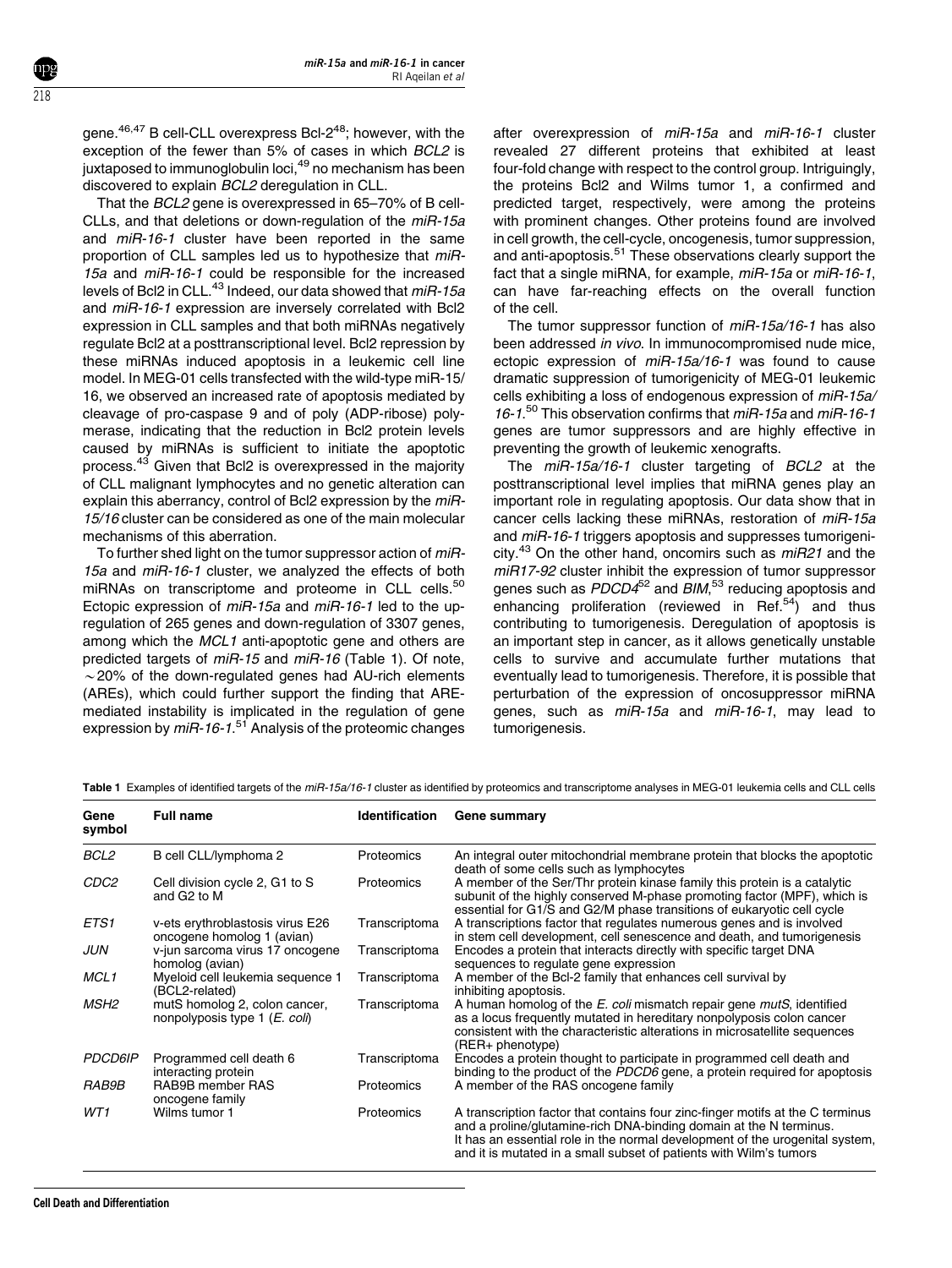An miRNA gene could have several targets; therefore, it is likely that miR-15a and miR-16-1 may target other oncogenes that are relevant to cancer. Recently, Bonci et al.<sup>[35](#page-5-0)</sup> reported that the miR-15a and miR-16-1 cluster targets not only BCL2 but also CCND1 (encoding cyclin D1) and WNT3A mRNA, which promote several prostate tumorigenic features, including survival, proliferation, and invasion. In vivo knockdown of miR-15a and miR-16-1 has been shown to result in prostate hypoplasia associated with Ccnd1 and Wnt3a upregulation, indicating that the loss of these miRNAs could be a relevant pathogenic event in prostate carcinogenesis.<sup>[35](#page-5-0)</sup> Although BCL2, CCND1, and WNT3A may play a key role in various types of human cancer driven by loss of miR-15a and miR-16-1 expression, there could be hundreds of predicted targets for these miRNAs that might affect the process of carcinogenesis. Together, these data suggest that miR-15a/ 16-1 genes are natural anti-sense interactors with BCL2 and probably other oncogenes and that they can be used to suppress tumor growth (Figure 2).



Figure 2 Genetic alteration in miR-15a/16-1 cluster triggers apoptosis, proliferation, and tumor progression. The main mechanisms of miR-15/16 alteration are deletion, down-regulation, and mutation. Experimentally proven targets of miR-15a and miR-16-1 are shown: the BCL2 antiapoptotic gene, cyclin D1 (CCND1), and the WNT gene WNT3A. In tumor cells, miR-15/16 genes are altered, which affects the expression of their targets and leads to enhanced survival, increased proliferation, and tumor progression. Restoration of miR-15/16 genes in tumor cells should inhibit expression of these oncogenes, resulting in caspase activation, apoptosis, and tumor regression

### Deregulation of miR-15a and miR-16-1 in Cancer is Associated with Clinical Parameters

In addition to their role in promoting the development of primary tumors, miRNAs might also guide the choice of the best treatment strategy by providing prognostic information. CLL is characterized by the progressive accumulation of mostly nondividing  $CD5<sup>+</sup>$  B lymphocytes.<sup>[17,41](#page-5-0)</sup> Several clinical parameters are used to determine prognosis and the therapeutic course in CLL. For example, few or no mutations in the immunoglobulin heavy-chain variable-region gene  $(IqV_H)$  or high expression of the 70-kD zeta-associated protein (ZAP-70  $+$ ) predict an aggressive course, whereas mutated  $IgV_H$  CLL clones or low ZAP-70 + expression predicts an indolent course.<sup>17</sup> Analysis of miRNA expression profiles of 94 samples of CLL cells defined a unique miRNA expression signature composed of 13 genes (of 190 analyzed) that can differentiate between low and high ZAP-70 expression and between unmutated and mutated  $lgV_{H}$ .<sup>[38](#page-5-0)</sup> The corresponding miRNA signature was associated with the presence or absence of disease progression. Given that allelic loss of 13q14.3 has been shown to be associated with a favorable outcome in B-cell–associated CLL, we speculated that deletion or down-regulation of miR-15a and miR-16-1 could also be associated with improved prognosis. In fact, deregulation of *miR-15a* and *miR-16-1* in CLL has been correlated with a better prognosis.<sup>[38](#page-5-0)</sup>

Lower levels of miR-15a and miR-16-1 have also been reported in pituitary adenomas, and their expression was inversely correlated with tumor diameter and tumor growth.<sup>[36](#page-5-0)</sup> Bonci et al.<sup>[35](#page-5-0)</sup> also noted that deletion of miR-15a and miR-16-1 genes was associated with the presence of more-advanced prostate tumors. Therefore, accumulating evidence suggests that the miRNA expression profile not only is different between malignant cells and their normal counterparts but also is associated with prognostic factors in human cancer.

# Future Perspectives

We envision the possible future use of miRNAs or compounds interacting with miRNAs as new therapeutic agents in cancer. Compared with other RNA inhibition techniques (such as antisense oligonucleotides (ASOs), ribozymes, and siRNAs), the major advantage of using miRNAs to treat cancer patients is that a specific miRNA targets several genes involved in the same pathway. For example, among the components of the miR-15a/16-1 signature in CLL, a disease in which the main altered cell program is apoptosis, we observed significant enrichment in cancer genes (such as MCL1, BCL2, ETS1, and PDCD6IP) ([Table 1](#page-3-0)) that directly or indirectly affect apoptosis and the cell cycle. Therefore, by targeting miRNAs, a more effective functional restoration of the abnormal pathway can be achieved than can be achieved with the usual one-agent, one-target effect characteristic of all other RNA inhibition agents. Given recently published results showing the efficacy of oblimersen sodium in patients with advanced CLL that is refractory to fludarabine,<sup>55</sup> it would be feasible to design regimens using a cocktail of anti-BCL2 ASOs and miRNAs targeting BCL2, such as miR-15 and miR-16, for indolent CLL or of anti-MCL1 miRNAs, such as miR-29 and miR181, for